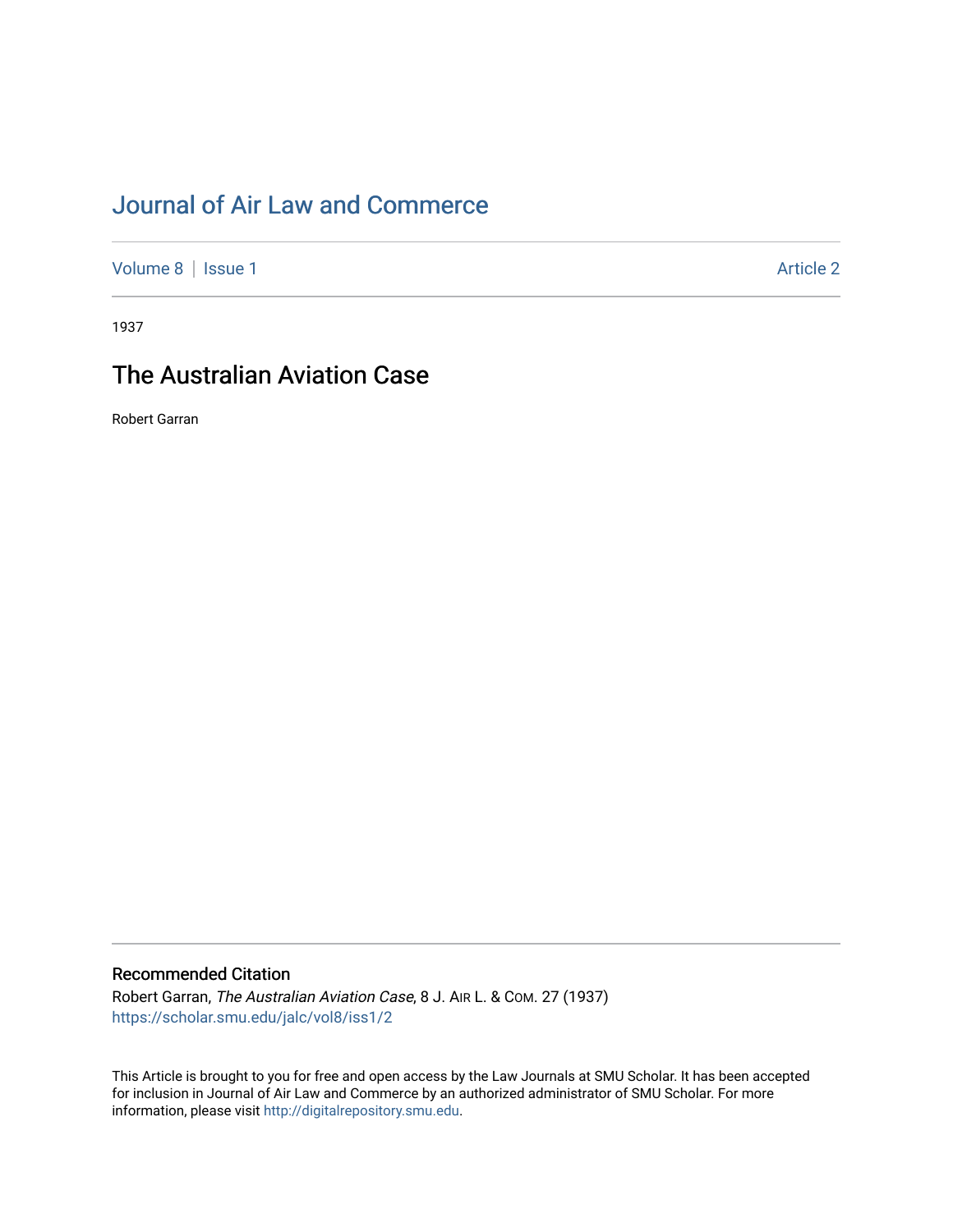### THE **AUSTRALIAN** AVIATION **CASE\***

#### SIR ROBERT GARRANT

#### IMPORTANCE OF THE DECISION

The outstanding interest and importance of the *Aviation Case* is that it is the first definite decision of the High Court on the federal power to legislate with respect to "external affairs," and the first real examination by the Court of the unexplored reserves of federal legistlative power contained in those words. Placiturn (xxix.) has been referred to by counsel and judges in several cases, but until this case the Court has always been able to avoid basing a decision upon it. In *Roche v. Kronheimer* (29 C.L.R. 329) especially it was relied upon, together with the defence power, by counsel intervening for the Commonwealth in support of the validity of the Treaty of Peace Act; but the court preferred to base its decision upon the defence power, though *Higgins, J.,* said (as *Lathan,* C. J., says in this case) that it could equally well have been supported under the power as to external affairs.

In the *Aviation Case,* the appellant had been convicted of a breach of the Air Navigation Regulations in flying a plane at Mascot in N.S.W. without a license as required by the Regulations. These Regulations were made under the Air Navigation Act, **1920,** which purported to empower the Governor-General to make regulations for two purposes: $-$ 

- (1) for the purpose of carrying out and giving effect to the International Convention for the Regulation of Aerial Navigation, signed at Paris on 13th October, 1919, and any amendment thereof; and
- (2) for the purpose of providing for the control of air navigation in the Commonwealth and the Territories.

t K.C.M.G., K.C.

<sup>\*</sup> R. v. Burgess, Ex Parte Henry,  $\overline{ }$  The Commonwealth Law Reports  $\overline{ }$  (1936), decided November 10, 1936, High Court of the Commonwealth of Australia. See the summary of the decision at page 125.

Reprinted from THE AUSTRALIAN LAW JOURNAL, December, 1936. In view<br>of the significance of this case, grateful acknowledgement is made to The Law<br>Book Co. of Australasla, Ltd., for their kindness in granting permission to<br>r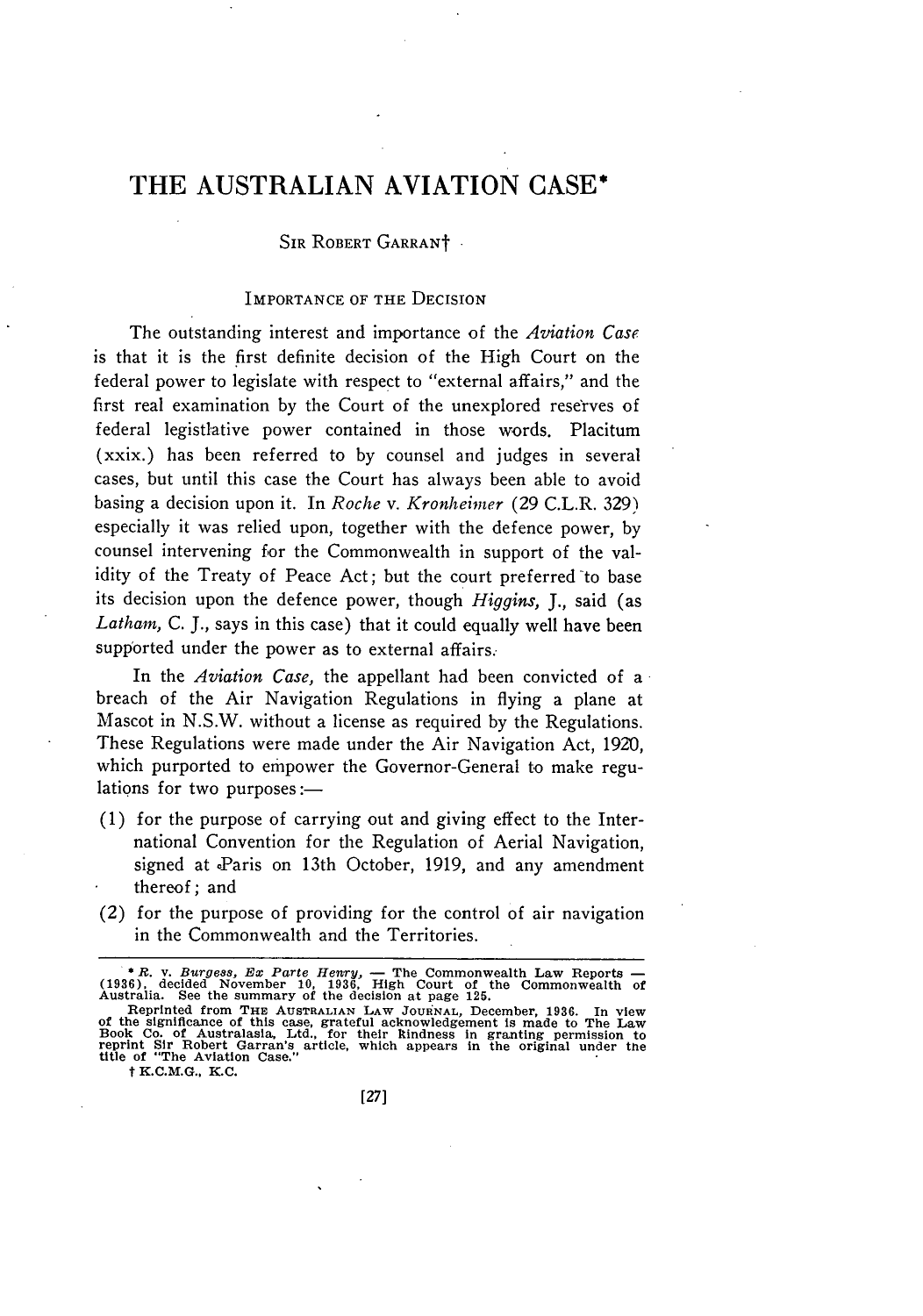#### *JOURNAL OF AIR LAW*

#### TRADE **AND** COMMERCE

The second purpose contained no reference to trade and commerce, but no suggestion was made that it could be supported under any other power. The Court was unanimous that the federal commerce power did not enable the Federal Parliament to control aviation within a State, and that the Regulations could not be supported under the head of that purpose. The main contention for the Commonwealth on this branch of the case was that, in the case of aviation, inter-State and intra-State navigation were so commingled that it was impossible to regulate the former without the latter. The Court's answer was in effect that there was doubtless difficulty and inconvenience, even in a greater degree than in land or sea transport, but there was no impossibility; and considerations of convenience could not override the plain words of the Constitution, which did not give the Commonwealth legislative power as to commerce within a State.

There appears to be one qualification of this proposition that is not referred to in the Chief Justice's judgment. In addition to airworthiness and competency of pilots, he refers to "uniform rules of flight," and uniform rules for the safety of the air highway as matters that did not fall within the federal power; however desirable federal control of these matters might be. This seems to put the matter somewhat higher than is warranted by the cases that he cites. It is true that the Court has held that Commonwealth legislation cannot control such matters as accommodation for seamen, and manning scales, in intra-State ships. But collision rules and the "rule of the road" on an inter-State highway are more intimately connected with the regulation of inter-State commerce; and there is much to be said for the proposition that the Commonwealth may, purely in the exercise of its power over inter-State commerce, insist on the observance of uniform rules of the road by all craft using the highway. Such legislation, though affecting instruments of intra-State commerce, would appear to be valid legislation in respect to inter-State commerce. The case of *Hume v.'Palmer* (38 C.L.R. 441) is instructive on this point. Federal jurisdiction was there held to be excluded because the intra-State ship was not, within the meaning of the Navigation Act as construed, in waters used by inter-State ships; but the judgment of *Isaacs, J.,* at p. 437, is emphatic as to the federal power to enforce any provisions reasonably calculated to avoid peril to inter-State ships on the highway. justices *Evatt* and *McTiernan* seem to put the case correctly when they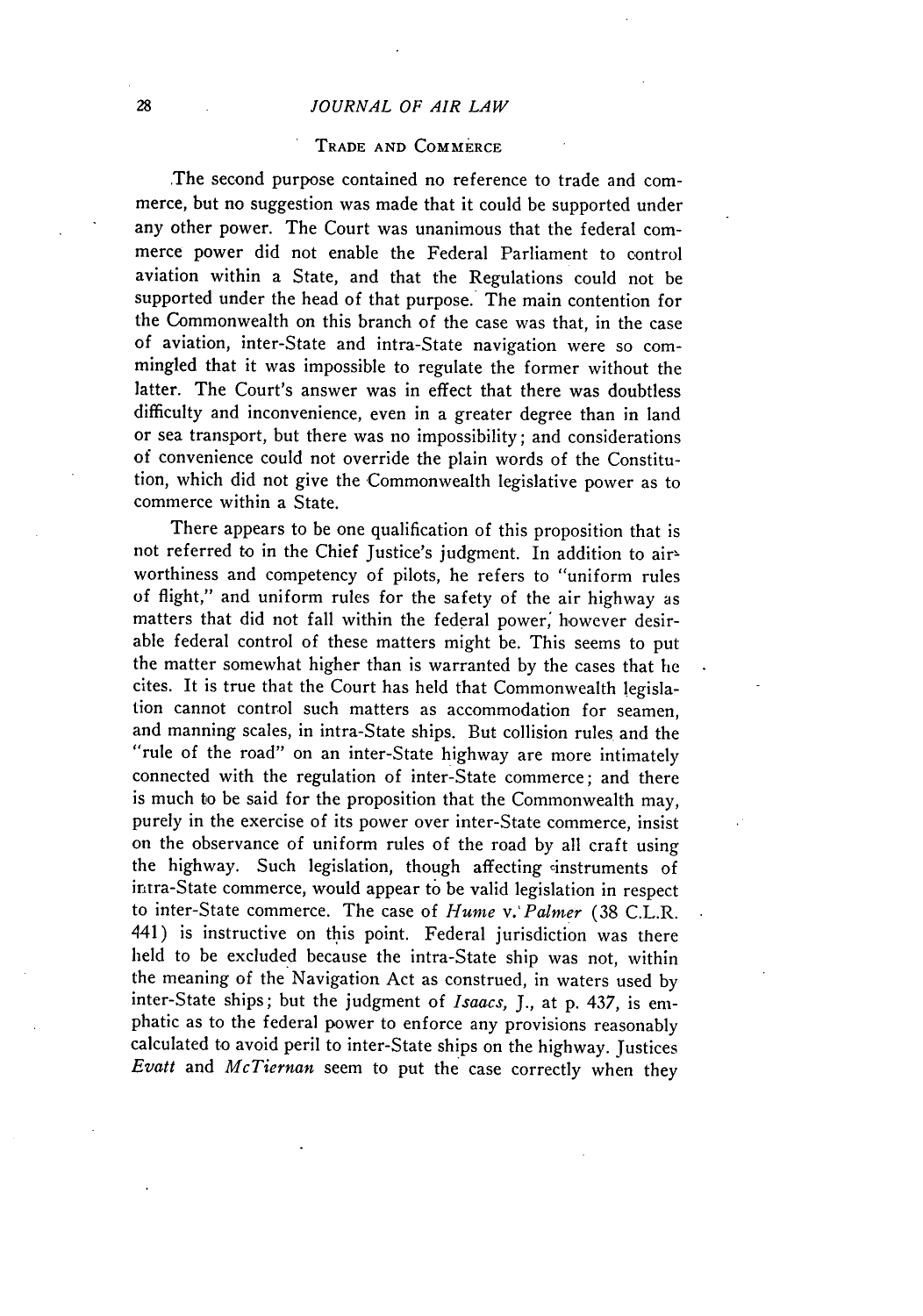say that the rejection of the "commingling" theory does not deny that parts of intra-State aviation may be so closely related to inter-State aviation that the instruments of the former will be drawn into the ambit of the federal powers.

As to the first purpose covered by the Regulations, attempts were made by appellant's counsel to whittle down "external affairs" either to some external aspect of other specific subject-matters of tederal power, or to the extra-territorial extension of such other powers. These contentions were summarily rejected, and the Court was unanimous in declaring "external affairs" to be a separate and independent subject-matter, to be construed in its natural sense as connoting the relations of Australia with other countries-as, indeed, being equivalent to the "foreign affairs" of the Commonwealth, inclusive of its affairs with other parts of the British Empire. So construed, it is held to authorize, *inter alia,* legislation for carrying out a treaty such as the Air Convention.

This is the central point of interest of the decision. The Convention covers practically the whole field of the regulation of flying -including, in Australia, flying within a State, which apart from treaty, is not within the legislative competency of the Commonwealth. Once grant that the Commonwealth can, for the purpose of giving effect to a treaty, assume control of matters not otherwise within its powers, where can we stop?

One obvious limitation is that the power as to external affairs, like other powers of the Parliament, is subject to the express prohibitions of the Constitution. For instance, the Parliament cannot, for the purpose of carrying out a treaty, make a law establishing any religion (Constitution, s. 116), or prohibiting the use, etc., of intoxicating liquor in a State (s. 113). But what other limits are there?

It was suggested for the appellant that the federal power could only apply to subject-matters that are *in se* proper for international agreement. To this the Chief Justice and Justices *Stark* and *Dixon* reply that, even if the suggested test could be accepted, it would not help the appellant, because this particular Convention would pass the test beyond all doubt. Aviation is a clear example of a subject eminently suitable for international agreement. This Convention brings a large number of countries into line as to important and much disputed questions of international law-such as territorial sovereignty over the air, and the grant of rights of "innocent passage" in time of peace. It lays down uniform rules for flying, landing, and taking off; for securing the airworthiness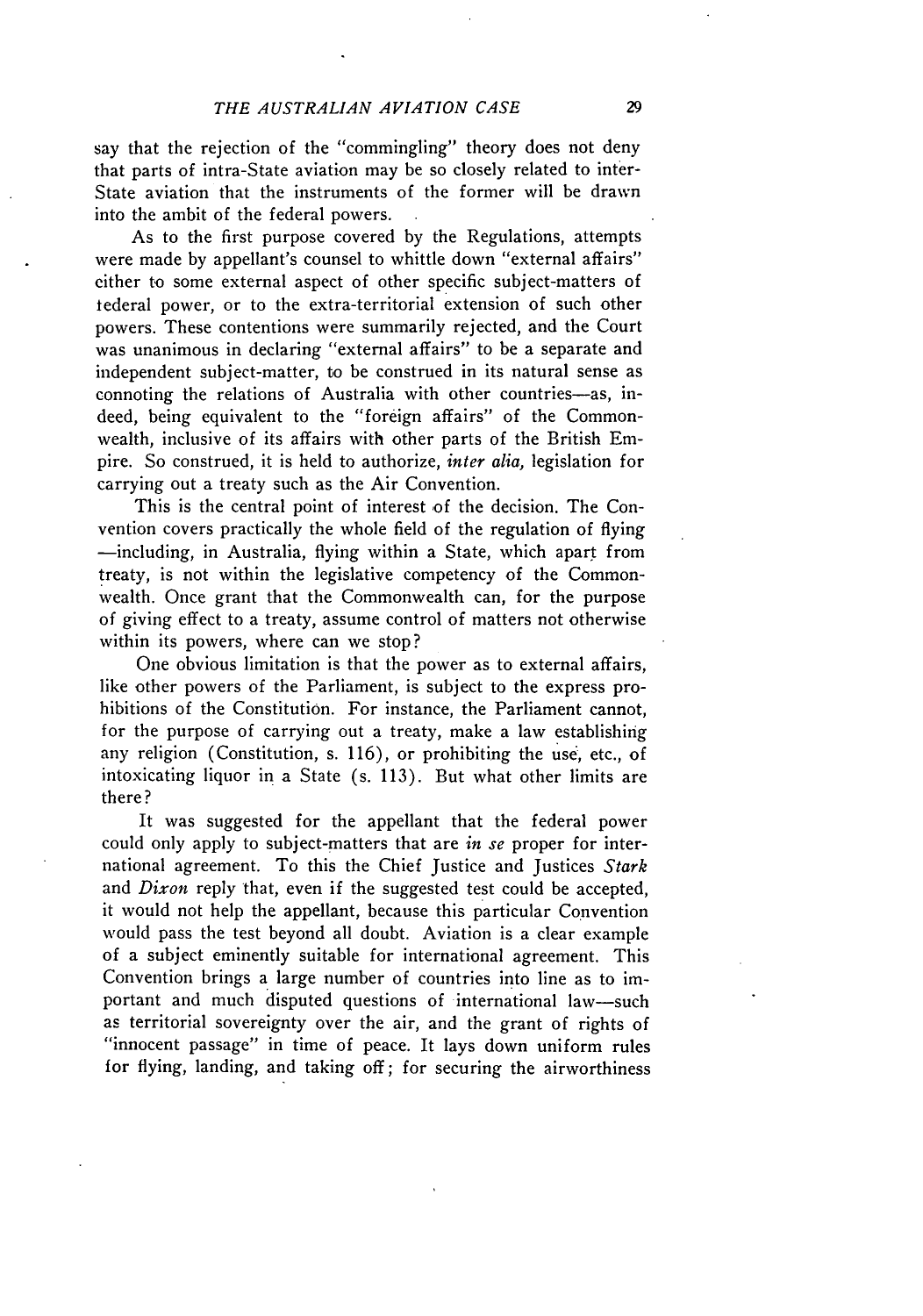of planes and the competency of their pilots; for the registration of aircraft and determination of their nationality; and for many other matters as to which international regulation is **highly** desirable, in view of the world-embracing nature of modern air navigation.

These reasons are sufficient to support the federal power as to this Convention. But when we try to apply generally the suggested test, whether the subject-matter of a Convention is *in se* proper for international agreement, where are we? Can we make a list of subjects that are, and of subjects that are not, proper for international agreement. What criterion of that can be laid down? In these days, with modern means of travel, and the progressive interlocking of the interests of all nations in social and industrial matters, what bounds can be **set** to the proper scope of international arrangements? It is difficult to find an answer to the observation of Justices *Evatt* and *McTiernan,* that the mere fact of an international agreement having been made on a subject brings that subject within the field of international relations, so far as that subject is dealt with **by** the agreement.

*Latham,* **C.J.,** says that, "It is impossible to say, *a priori,* that any subject is such that it could never properly be dealt with **by** international agreement." *Starke, J.,* says that the power is "comprehensive in its terms and must be commensurate with the obligations that the Commonwealth may properly assume in its relations with other powers or States," and thinks it impossible at present to define its limits more accurately. *Dixon, J.,* says that "the limits of the power can only be ascertained authoritatively **by** a course of decisions in which the application **of** general statements is illustrated **by** example"

Justices *Evatt* and *McTiernan,* in their joint judgment, are more definite and more sweeping. They say generally that, in consequence of the close connection between the nations of the world, and their recognition of a common interest, and of the necessity of co-operation in matters affecting social welfare, "it is no longer possible to assert that there is any subject-matter which must necessarily be excluded from the list of possible subjects of international negotiation, international dispute, or international agreement." They cite the declaration, in the Charter of the International Labour Organization in the Treaty of Versailles, that universal peace cah only be established on the basis of social justice, and that labour unrest due to unsatisfactory conditions imperils the peace of the world; and they say specifically that the Commonwealth power extends to international agreements as to .such matters as suppression

 $\ddot{\phantom{0}}$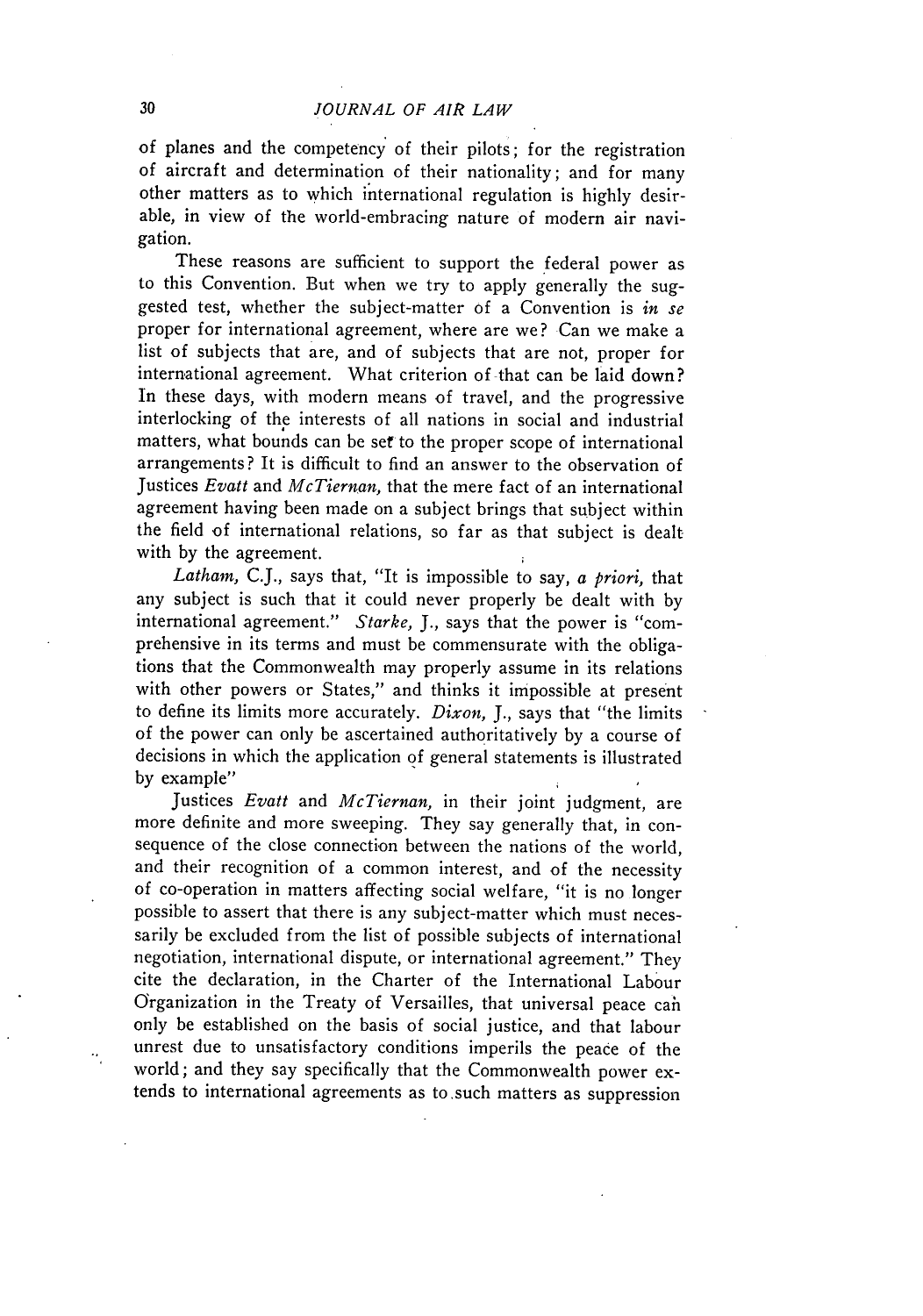#### *THE AUSTRALIAN AVIATION CASE*

of traffic in drugs, control of armaments, and regulation of labour conditions. If-and it is hard to controvert--there is no constitutional objection to the Commonwealth entering into such agreements and making laws to give effect to them, it follows that the Commonwealth is not (in the words of Article 405 of the Treaty of Versailles) "a federal State, the power of which to enter into conventions on labour matters is subject to limitations," and the field opened up for possible Commonwealth control is almost unlimited. And even the mere cautious utterances of the rest of the Court indicate that the field is very wide, and its limits hard to define. It is not long since Herbert Spencer undertook to define the proper limits of government interference with individual liberty, in terms that have been described as "anarchy plus the policeman." Those limits now are quite obliterated; and attempts to define the proper limits of international agreements are not likely to have much greater success.

#### THE AIR NAVIGATION **REGULATIONS**

The Act, then, is valid so far as it gives power to make regulations for carrying the Convention into effect, though invalid so far as it purports to give power to make regulations for the general. control of aviation. Had the Regulations been found to be in strict conformity with the Convention, and confined to giving effect to it, all would have been well.

But it is not unusual, in legislation implementing treaties, which are diplomatic documents, to follow the diplomatic method of looking at their stipulations broadly, as a working basis, to be followed in the spirit but not necessarily to'the strict letter. That was done in the British Order-in-Council, and where, as in the United Kingdom, there is a Parliament with plenary powers, no legal difficulties arise. The Australian regulations seem to be based largely on the British, and also to have been framed on the assumption that the Air Navigation Act gave plenary powers as to aviation. They do not conform strictly in all points with the Convention, and the observations of several Justices as to this call for consideration. They are all in agreement that the regulations need not merely copy the words of the Convention-a course which would often fail to give effect to the Convention, which leaves many details to be prescribed by the national governments at their discretion. But what is the position when the Convention prescribes one thing, and the regulation prescribes something different?